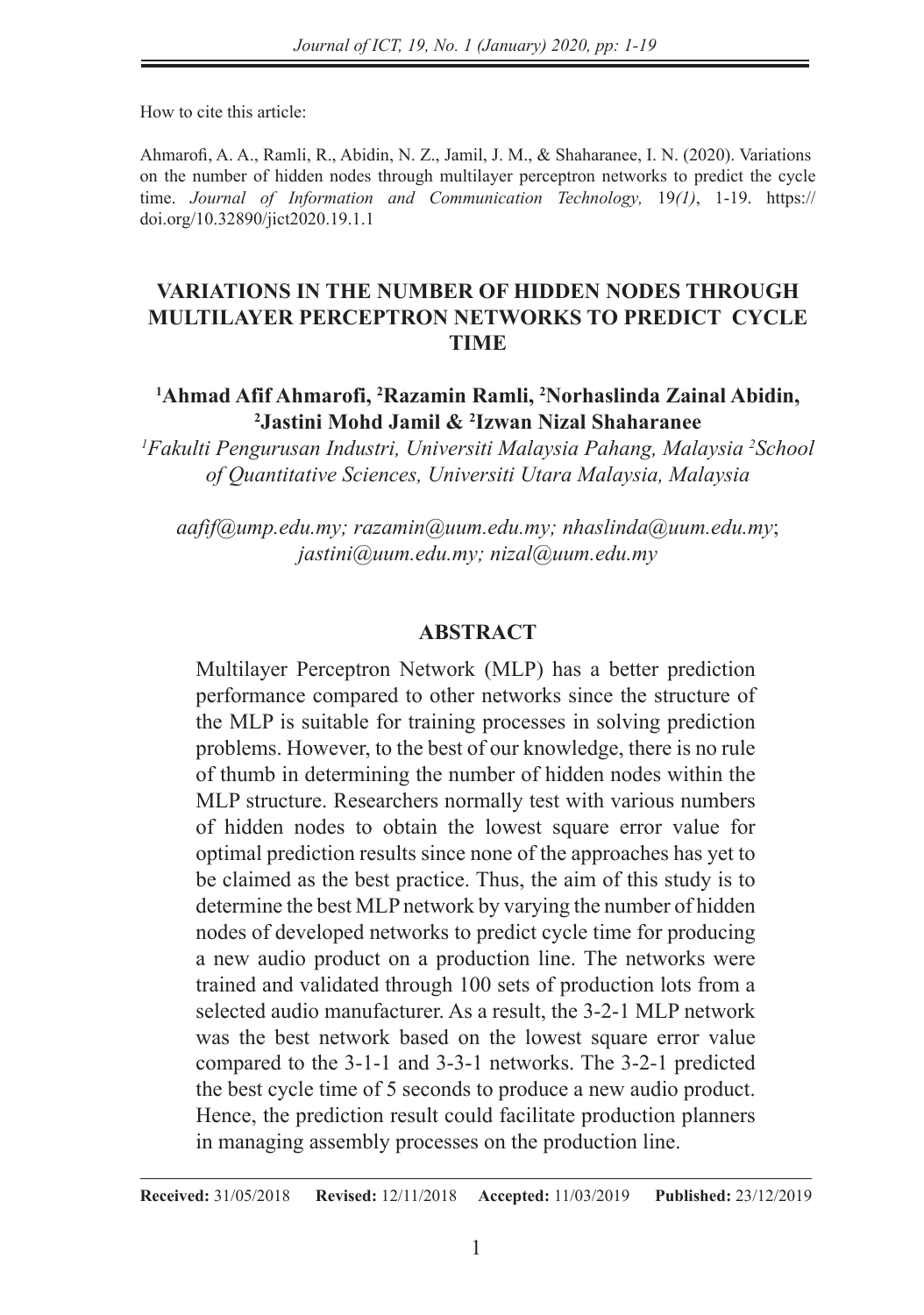**Keywords:** Artificial neural networks, multilayer perceptron, hidden node, cycle time, production line.

## **INTRODUCTION**

Artificial Neural Network (ANN) is a brain metaphor method (Wilson & Sharda, 1992) and a non-linear data driven to solve prediction problems through a learning process (Kumar, 2013). A learning process in ANN is conducted through a network structure to solve prediction problems. A network is an arrangement of interrelated connections in a system (Ahmarofi, Ramli, & Abidin, 2017; Al-Nuaimi & Abdullah, 2017). The network for ANN model is classified into two major structures which are feed-forward multilayer perceptron (MLP) and recurrent network (Kumar, 2013). However, the MLP network has shown superior capability in solving prediction problems compared to the recurrent network due to the MLP having well-structured layers for reaching a desired target (Esfe, Afrand, Wongwises, Naderi, Asadi, Rostami, & Akbari, 2015; Samarasinghe, 2016; Priambodo & Ahmad, 2018).

In the structure of an MLP network, input is transferred from input layer to output layer through a hidden layer (Haykin, 2009; Kumar, 2013). The transmission of input from one layer to another is through a connection which is termed as a neuron (Azadeh, Kosar, Shoushtari, & Ebrahim, 2014). The structure of an MLP network is illustrated in Figure 1 as follows.

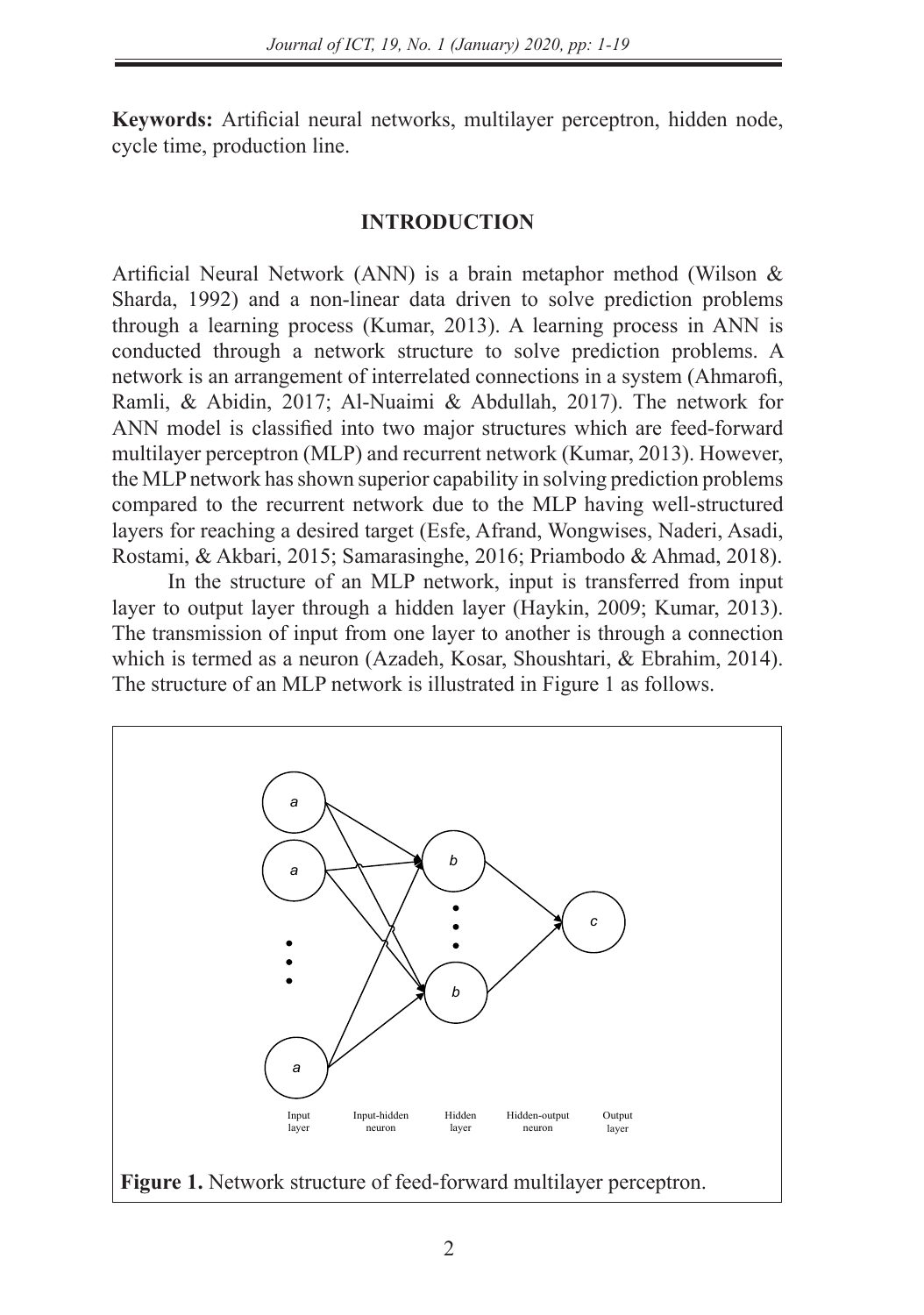where, where, where, where,

*a* is the number of input nodes at the input layer where *b* is the number of hidden nodes at the hidden layer where  $b = 1, 2, ..., B$ , c is the number of output nodes at the output layer where  $c = 1, 2, ..., C$  $\ddot{a}$  is the number of input layer  $\ddot{a}$  in  $\ddot{a}$  at the input layer where  $\ddot{a}$  ,  $\ddot{a}$  ,  $\ddot{a}$  ,  $\ddot{a}$  ,  $\ddot{a}$  ,  $\ddot{a}$  ,  $\ddot{a}$  ,  $\ddot{a}$  ,  $\ddot{a}$  ,  $\ddot{a}$  ,  $\ddot{a}$  ,  $\ddot{a}$  ,  $\ddot{$ *a* is the number of input nodes at the input layer where  $a = 1, 2, ..., A$ , *b* is the number of hidden nodes at the hidden layer where  $p = 1,2, ..., p$ , c is the number of output hours at the output layer where  $c = 1/2, ..., \infty$ 

Each of the layers comprises several nodes. A node is a processing centre of input for each layer (Samarasinghe, 2016). The input at the node is processed through Backpropagation (BP) learning algorithm. The BP algorithm is suitable to train data in the MLP network since BP is a supervised learning method that has the capability of mapping an input to an output Iberting method that has the capability of mapping an input to an output.<br>(Dzakiyullah, 2015; Ibrahim, Shamsuddin, & Qasem, 2015; Turban, Sharda, & Delen, 2011). Moreover, various numbers of hidden nodes within an MLP network has been experimented by researchers to obtain the best network for solving prediction problems. However, none of the approaches has been constraints produced produced in Male nodes, we have the more produced by the second by the constraints of the Each of the layers comprises several nodes. A node is a processing  $c = 1.1 - (0.11 - 0.01)$ centre of input for each layer (Samarasinghe, 2016). The input at the node  $\frac{1}{2}$  same input at the input at the node is processed through Background Backpropagation is equivalent at the node is proportional  $\frac{1}{2}$ (Dzakiyullah, 2015; Ibrahim, Shamsuddin, & Qasem, 2015; Turban, Sharda,

In order to develop the MLP network, a case problem based on a real company situation was examined in this studyr. The company is a global business manufacturer for audio products to meet customer requirements in the latest technology. The company was facing an issue with the uncertain explore time of new audio products. Consequently, the completion time of the the completion time of new addition products. Consequently, the completion time of the new products was affected as the production site was unable to fulfil customer delivery requirements on time. In order to develop the MLP network, a case problem based on a real new products was affected as the production site was unable to fulfil customer

The objective of this study is to determine the best MLP network to predict the cycle time of a new audio product through the establishment of single input, hidden and output layers while the number of hidden nodes,  $b$ , varies based on small datasets, which is 100 datasets. Previous work related to cycle time and variations in the number of hidden nodes in an ANN model are discussed in the literature review section. This is followed by the methodology of the study, related results, the conclusion and future work.  $\frac{1}{\sqrt{1-\frac{1}{\sqrt{1-\frac{1}{\sqrt{1-\frac{1}{\sqrt{1-\frac{1}{\sqrt{1-\frac{1}{\sqrt{1-\frac{1}{\sqrt{1-\frac{1}{\sqrt{1-\frac{1}{\sqrt{1-\frac{1}{\sqrt{1-\frac{1}{\sqrt{1-\frac{1}{\sqrt{1-\frac{1}{\sqrt{1-\frac{1}{\sqrt{1-\frac{1}{\sqrt{1-\frac{1}{\sqrt{1-\frac{1}{\sqrt{1-\frac{1}{\sqrt{1-\frac{1}{\sqrt{1-\frac{1}{\sqrt{1-\frac{1}{\sqrt{1-\frac{1}{\sqrt{1-\frac{1}{\sqrt{1-\frac{1}{\sqrt{1-\frac{1$ single input, hidden and output layers while the number of hidden nodes, *l* 

### **LITERATURE REVIEW**

In a production system, cycle time is the time needed to process a product with a specific task on a production line (Ahmarofi, Abidin, & Ramli, 2017a; Seth, Seth, & Dhariwal, 2017). Therefore, the determination of cycle time is crucial to avoid the postponement of a job's completion time, also known as tardiness (Schafer, Chankov, & Bendul, 2016).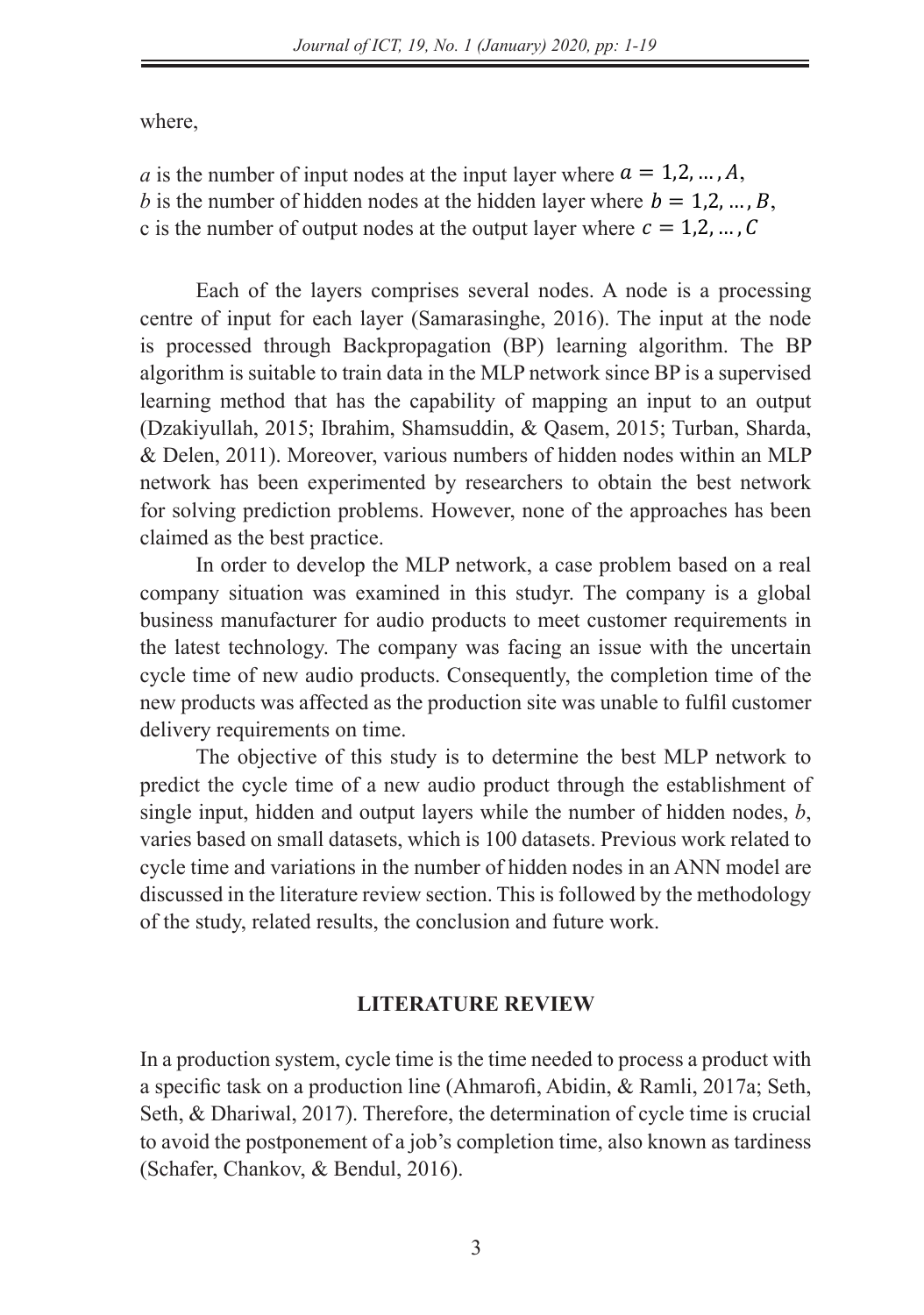Nevertheless, the uncertainty of cycle time which is dependent on: the number of manpower, material preparation and machine capacity are difficult to predict (Ahmarofi et al., 2017b). From previous studies, the prediction problem is solved through three main predictive methods which are regression analysis, decision trees and ANN (Jamil & Shaharanee, 2015). It has been found that the regression analysis method showed low performance for data mining processes (Carbonneau, Vahidov, & Laframble, 2007; Turban et al., 2011) while decision tree is only best implemented when the number of classes are low (Wang, 2007) and for classification purposes (Chien, Wang, & Cheng, 2007). However, in many cases, ANN has proven its capability in solving prediction problems due to its capability to assimilate the relationship between input and output (Azadeh et al., 2014; Haykin, 2009; Mehrjerdi & Aliheidary, 2014). Several researchers have implemented the MLP in their studies and have successfully solved prediction problems in production operations (Karam, Centobelli, Doriana, Addona, & Teti, 2016; Poonia, Soni, & Khanam, 2016; Vrabel, Mankova, & Beno, 2016).

Moreover, the number of hidden nodes has been investigated by researchers in their studies to find the optimal MLP structure. In a study by Wanas, Auda, Kamel, and Karray (1998), they claimed that the best performance of a network was when the number of hidden nodes was equal to the logarithm of number for training sample. The results showed that the higher the number of hidden nodes, the better the performance of the network. They found that 15 hidden nodes showed almost similar performance with 11 hidden nodes for a 2000 sample data. However, the recommendation by Wanas et al. (1998) differed from Turban et al. (2011) as the latter posited that the number of hidden nodes could be set based on the result of the summation between the numbers of input with output nodes and divided by two.

Despite this, Leung, Lam, Ling and Tam (2003) highlighted that a large network may have some of its connections redundant. Besides, the authors suggested that the number of hidden nodes should be chosen manually starting from a small number and then increased gradually if the learning performance in terms of fitness value was not acceptable. Based on their experiment to predict sunspots, the optimal number of hidden nodes was six for 288 datasets. On the other hand, even though both of these studies used the same datasets as Zhang (2003), their findings contradicted. It was found that the optimal number of hidden nodes was four instead of six.

Furthermore, Huang, Chen, and Siew (2006) emphasized that the number of hidden nodes should be selected at random through trial and error. The results showed that 100 hidden nodes had better performance than 200 nodes for 15000 data without interrupting the learning process. Their finding was supported by Feng, Huang Ling, and Gay (2009). In their study based on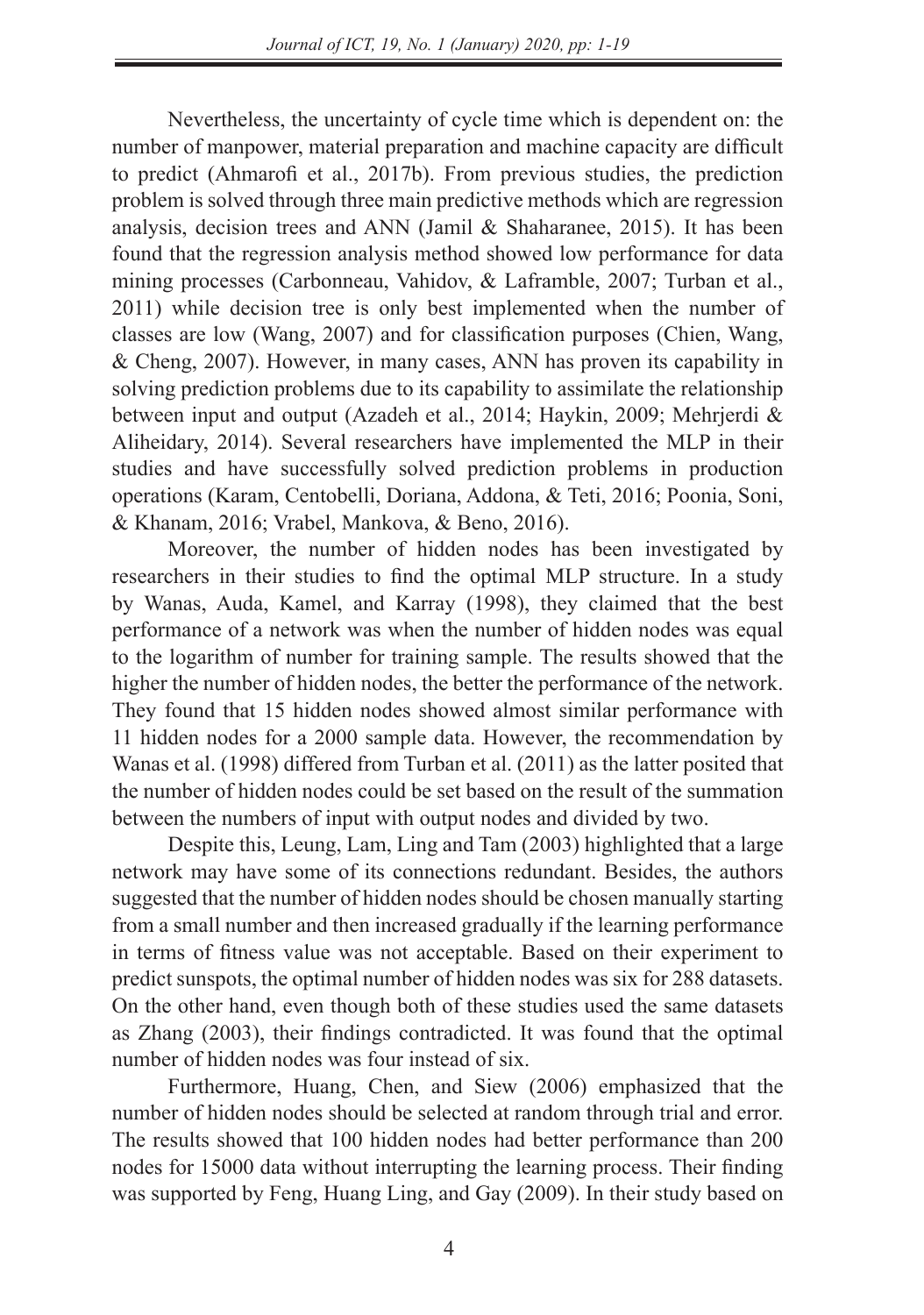the same method as Huang et al. (2006), Feng et al. (2009) found that 21 nodes was the optimal hidden node number for 209 datasets.

Based on recent studies, to the best of our knowledge, no method has been claimed as the best practice in determining the number of hidden nodes as related studies determined the number of hidden nodes through trial and error. For example, in the study by Esfe et al. (2015) in predicting thermal conductivity, they found that a network with two hidden layers and five neurons in each layer had the lowest error and highest fitting coefficient for 30 datasets. Moreover, in the study by Lekamalage, Song, Huang, Cui, and Liang (2017) in experimenting with the image classification of 24300 samples, there were two hidden layers with the first hidden node consisting of 200 nodes, while the second hidden layer which consisted of 3000 nodes was found to have better testing accuracy. Besides, in a study by Zhang (2017) in recognizing and predicting mental disease based on 10000 datasets, the best mean square error value was recorded when the number of hidden nodes increased from eight to 16 nodes. Furthermore, in a study by Zhang, Zuo, Gao, and Zhao (2017) to recognize the image of 1000 digital instruments, they found that 18 hidden nodes was the optimal number of hidden nodes.

Therefore, it has been noted that there is no rule of thumb in determining the number of hidden nodes based on the researchers' experiments with various numbers of hidden nodes for optimal results. This finding is aligned with Turban et al. (2011) as they observed that the determination of the number of hidden nodes was rather tricky. Despite this, the suggestion by Turban et al. (2011) is more practical for small datasets as considered in this research to obtain the best MLP structure for predicting the best cycle time and this is elaborated in the following section.

## **METHODOLOGY**

This section describes the case study, data collection and development of the MLP.

## **Case Study**

A manufacturer of audio products was selected as a case company. The cycle time of a new product on the production line of the company was difficult to determine as it was dependent on: the number of manpower, material preparation time and machine breakdown rate. Thus, the best cycle time was predicted based on 100 datasets of pre-production test run.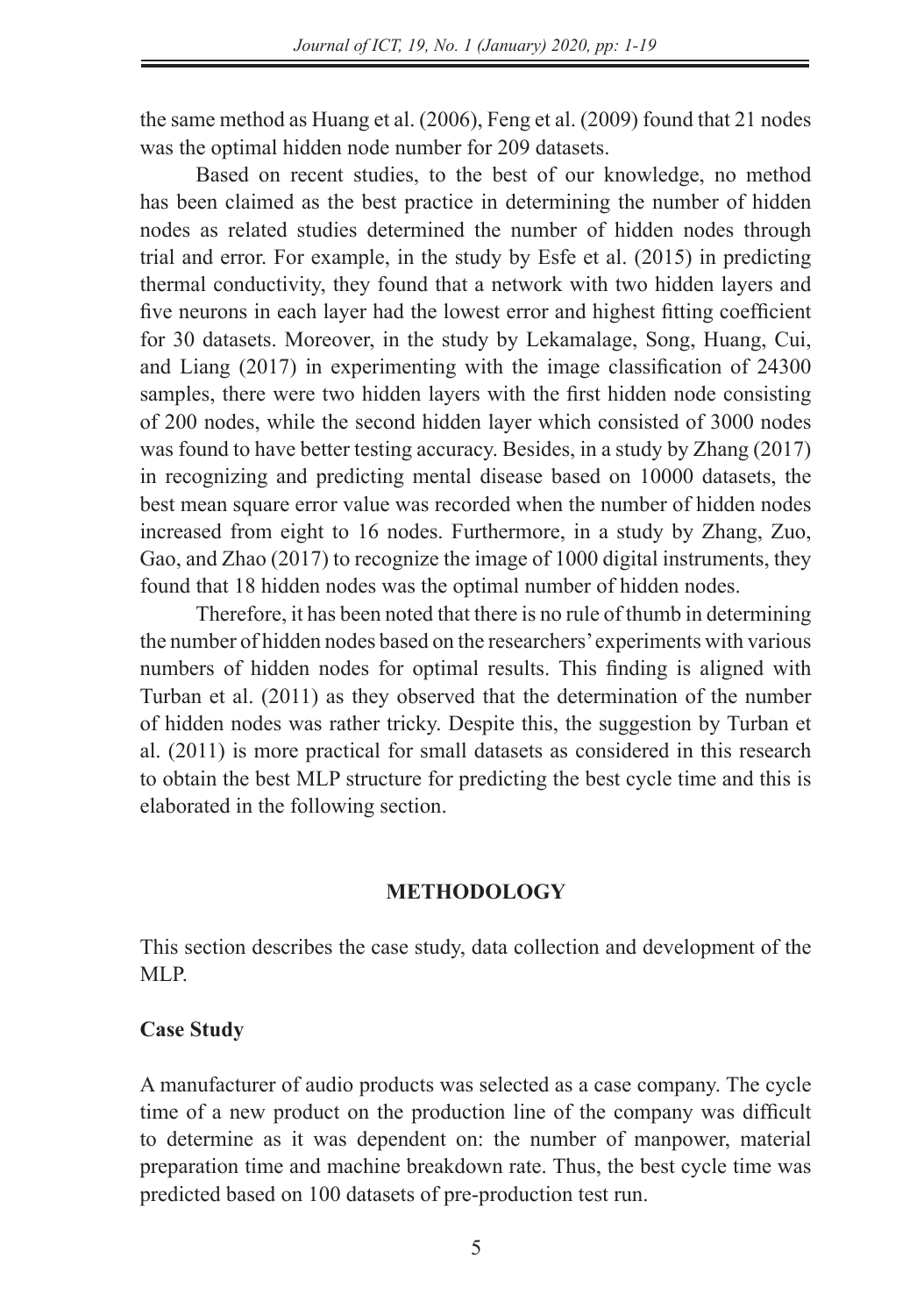# **Data Collection**

The data recorded in the production daily report was collected from the manufacturer. The data was recorded at the production site from production lot  $n = 1$  until  $n = 100$  based on the 100 lots of pre-production test of a new audio product. The number of manpower (*manpower*<sub>n</sub>), waiting time material (*material*<sub>n</sub>), and machine breakdown rate (*machine*<sub>n</sub>) were considered as input to predict cycle time (*cyclen* ).

## **Development of MLP Network Structure**

The development of the MLP network was based on the number of input nodethe number of hidden node-the number of output node, *a-b-c*. Subsequently, the connection weights were varied for each of the MLP network to find the best network based on the smallest square error value. Thus, the development of the MLP network based on the ANN method is elaborated in Figure 2 as follows.

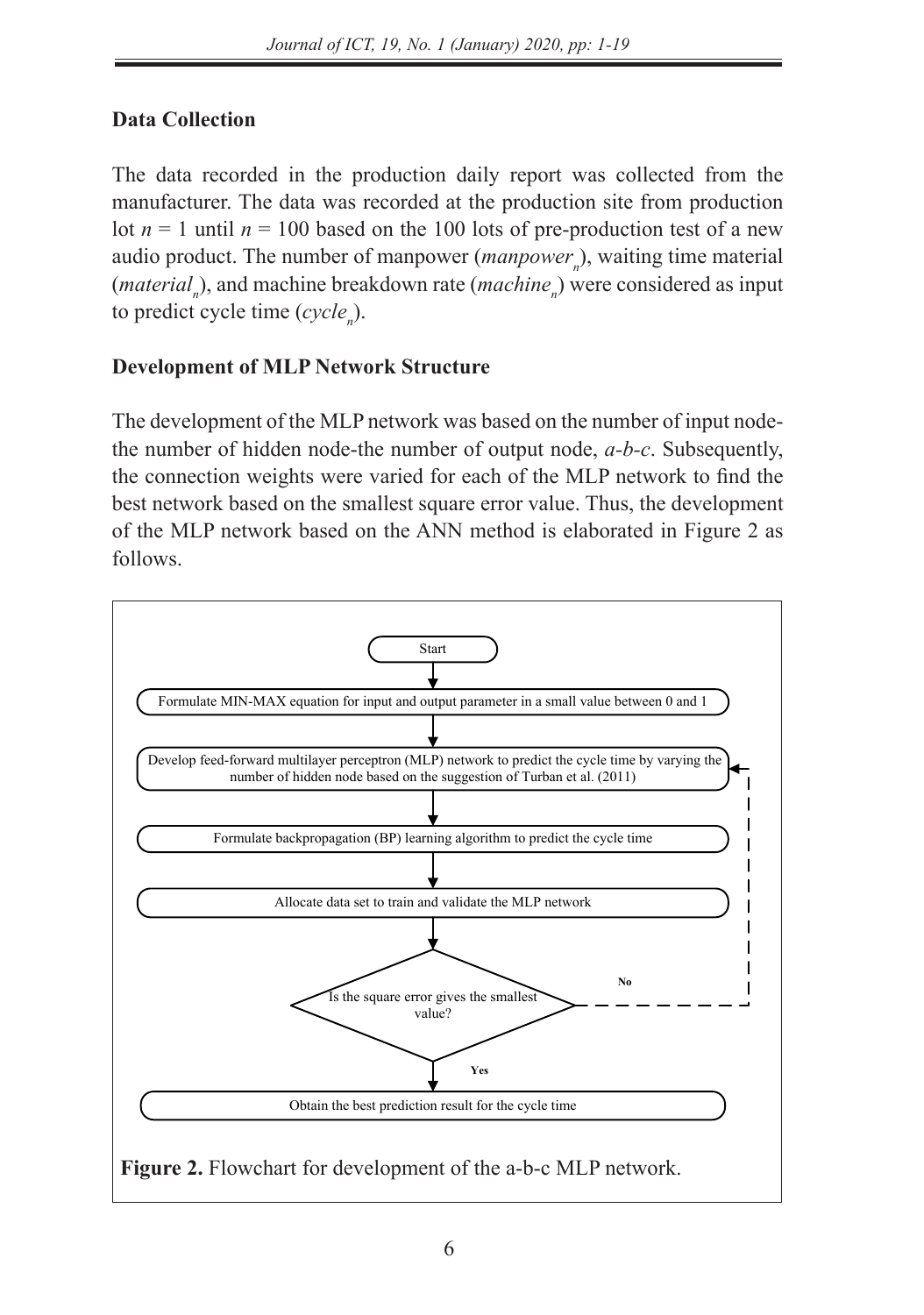With reference to Figure 2, the parameters of *manpower*<sub>*n</sub>*, *material<sub>n</sub>*,</sub> *machine*<sub>n</sub>, and *cycle*<sub>n</sub> are transformed to a small value in the interval of [0, 1] through MIN-MAX equation, hence the ANN learning process is smooth. The formulation of MIN-MAX equation to transform input and output parameters is expressed in Equations 1, 2 and 3: *Figure 4. Figure 2.* the perspective of measurer measurer tation of MIN-MAX equation to transform input and output parameters  $\mathbf{I}$  and  $\mathbf{I}$  equation to transform input and output parameters is expressed as  $\mathbf{I}$ 

$$
input_{transformed} = \frac{input_{ori} - input_{min}}{input_{max} - input_{min}} \tag{1}
$$

where,  $\overline{\phantom{a}}$ 

 $input_{transformed}$  = the transformation value for input, i.e., *manpower*,  *material and machine,* material and mach<br>input<sub>ori</sub> = the original value for *input*,  $input_{min}$  = the minimum value for *input,*  $input_{max}$  the maximum value for *input.* where, = the transformation value for input, i.e., *manpower, material and machine,*  $input_{ori}$  = the original value for *input*,  $\mu_1 \mu_2 \mu_3 \mu_4$  = the original value for *input,*<br>  $\mu_1 \mu_2 \mu_3 \mu_5$  = the minimum value for *input,*  $input_{max}$  = the maximum value for *input.* nsformed = the transformation value for input, i.e., manpower,  $\mathcal{L}$ 

$$
output_{transformed} = \frac{output_{ori} - output_{min}}{output_{max} - output_{min}} \qquad (2)
$$

where, where, where,  $\mathbf{w}$  $\sim$  $\overline{\phantom{a}}$ 

 $output_{transformed}$  = the transformation value for *cycle*,  $output_{ori}$  = the original value for *output*,  $output_{min} =$  the minimum value for *output,*<br>  $output_{min} =$  $output_{max}$  = the maximum value for *output.*  = the transformation value for *cycle,* = the transformation value for *cycle,*  $output_{transformed} =$  the transformation value for *cycle*,<br>  $output_{\text{rel}} =$  the existingly value for *extrat*  $output_{ori}$  = the original value for *output*,  $\frac{1}{100}$   $\frac{1}{100}$   $\frac{1}{100}$   $\frac{1}{100}$   $\frac{1}{100}$   $\frac{1}{100}$   $\frac{1}{100}$   $\frac{1}{100}$   $\frac{1}{100}$  = the maximum value for *output.*  $output_{max}$  = the maximum value for *output*.

Subsequently, the feed-forward MLP network is developed for predicting the cycle time of a new audio product. In this research, the structures of the MLP network are established by varying the number of hidden nodes based on the suggestion by Turban et al.  $(2011)$  that the number of hidden nodes could  $\frac{1}{2}$  be set as follows: Subsequently, the feed-forward MLP network is developed for predicting  $\frac{1}{2}$  as follows:  $u_0$  and  $v_0$  is the suggestion by  $u_0$  and  $u_1$  is number of induction by  $u_0$  as the number of  $u_0$ example by varying the number of hidden nodes based on

$$
h_{hidden} = \frac{i_{in} + j_{out}}{2}
$$
 (3)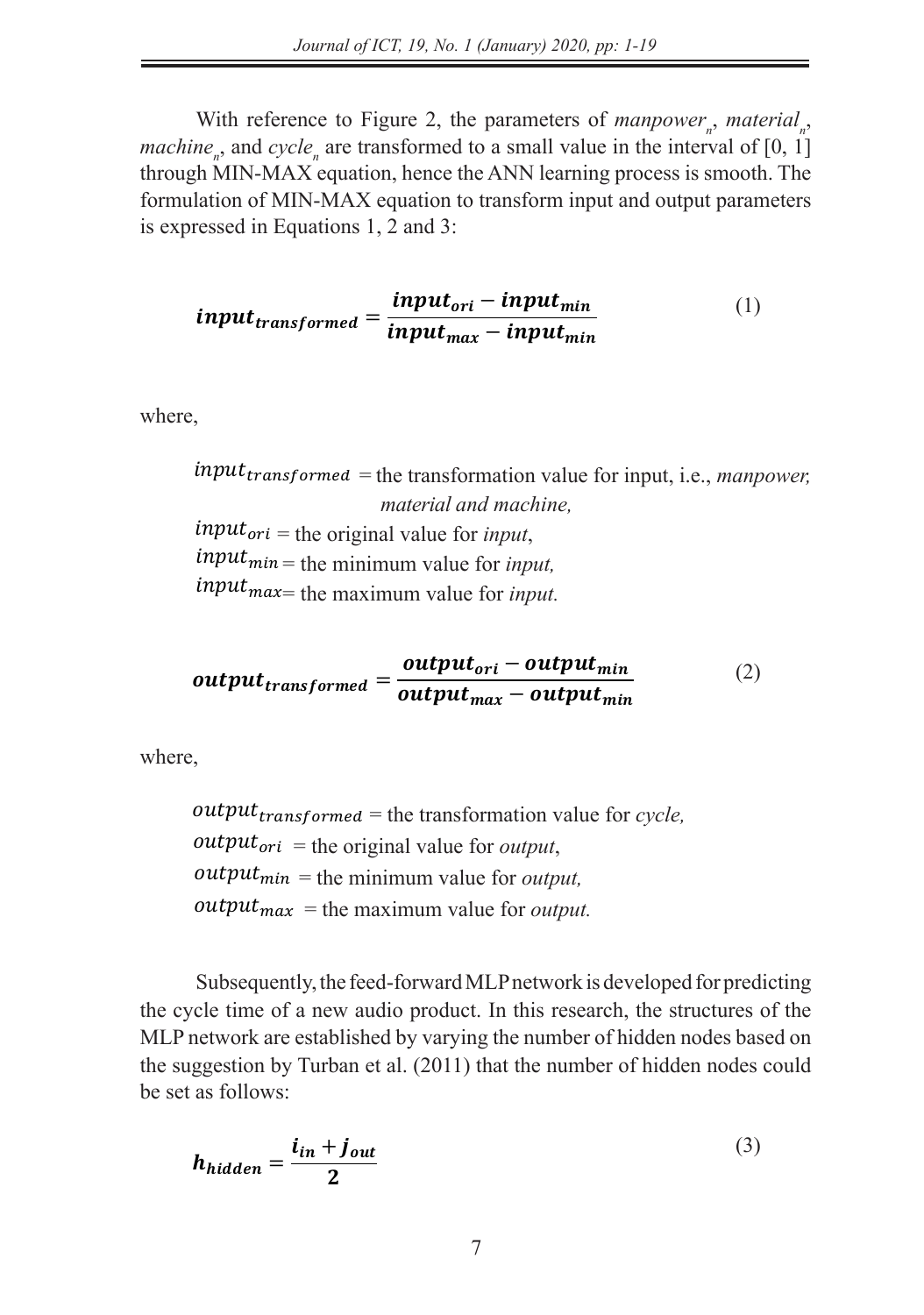where,

 $h_{hidden}$  = the total number of hidden nodes where  $h = 1,2, ...H$ ,  $i_{in}$  = the total number of input nodes where  $i = 1, 2, ..., I$ ,  $j_{out}$  = the total number of output nodes where  $j = 1, 2, ..., J$ .

Since the total number of input nodes is three, i.e.,  $mampower_n$ , *material<sub>n</sub>*, *machine<sub>n</sub>*, and the total number of output node is one, i.e., *cycle<sub>n</sub>*, the total number of hidden nodes is set to two nodes, i.e., 3-2-1. However, two network structures are also developed at this stage, which are the 3-1-1 and 3-3-1 networks to explore the best MLP network in predicting the cycle time.

Furthermore, BP learning algorithm is established to guide the networks during the learning process in predicting cycle time. The learning process of  $\overline{D}$ during the rearning process in predicting cycle time. The rearning process of BP is initialized with connection weight, *w*, as a relative strength. The relative strength of input-hidden neuron and hidden-output neuron (Figure 1) is represented by  $w_{ab}$  and  $w_{bc}$  respectively. However, the value of connection weights is initially set to a random value as recommended by Samarasinghe (2016) since there is no restriction of formulating connection weights. The  $(2016)$  since there is no restriction of formulating connection weights. The initialized connection weights are subsequently inserted into the summation function (Equation 4) and sigmoid function (Equation 5). Summation function is a weighted sum of connection weights and transformed parameters while sigmoid function is a non-linear function to convert the summation function value into an S-shaped interval [0, 1]. The formulations of summation function and sigmoid function for hidden nodes and output nodes are expressed as  $\frac{1}{2}$  follows: follows:  $f(x)$ . S.

$$
sum_b = \sum_{a=1}^{A} w_{ab} input_{transformed}
$$
 (4)

where,

- $sum_b$  = the weighted sum of *b*th hidden nodes of connection weights  $\mu_{\text{tot}}$  and transformed values,  $\mu_{\text{tot}}$  and transformed values, where, =
- $w_{bc}$  = the connection weights for the *a*th input nodes and *b*th hidden nodes,

 $sig_b$  = the transformed value of input.

$$
sig_b = \frac{1}{(1 + e^{sum_b})}
$$
 (5)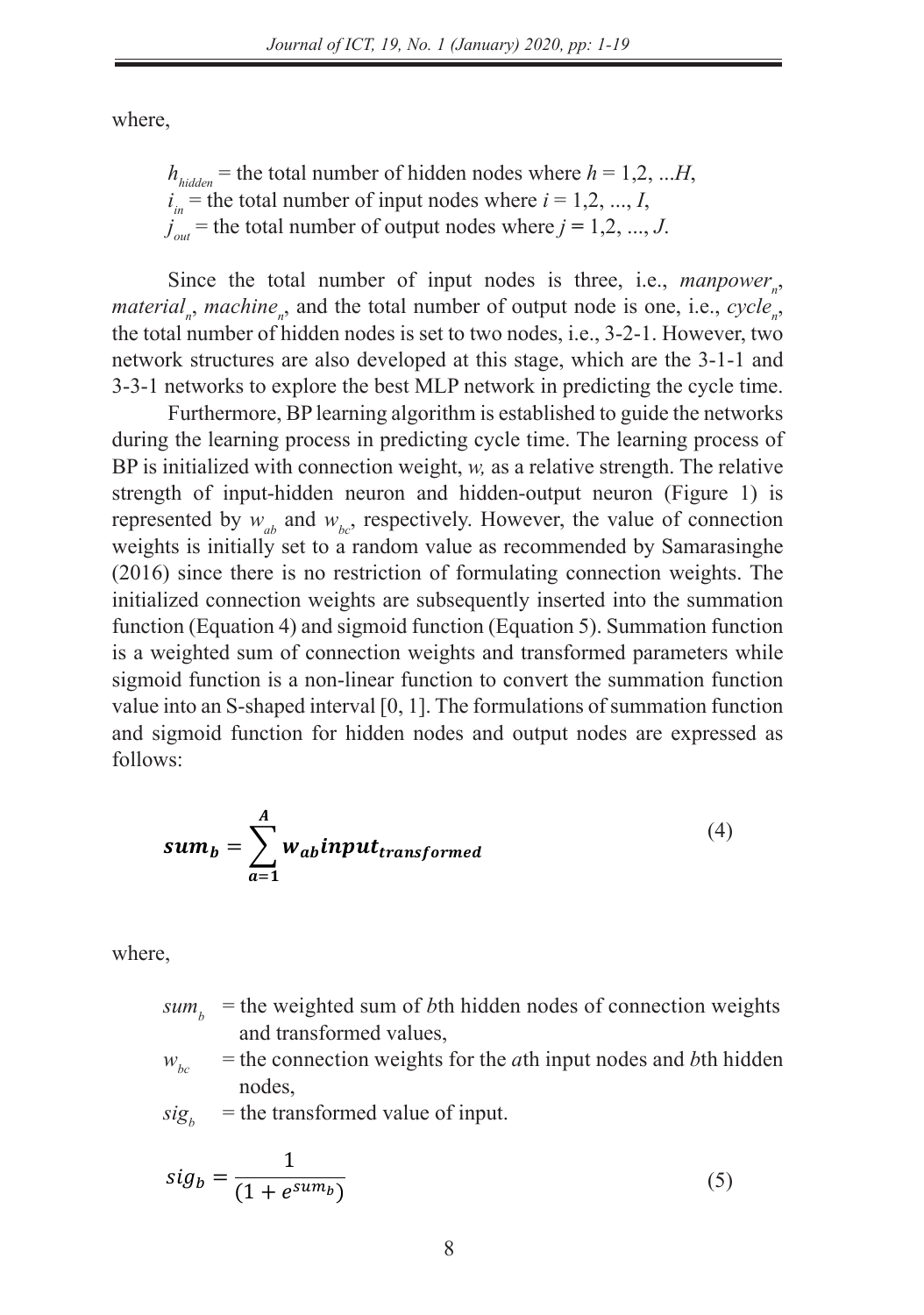where,

 $sig_b$  = the sigmoid value of *b*th hidden nodes,  $sum_b$  = the weighted sum of *b*th hidden nodes,  $e$  = the base of natural logarithm, i.e., 2.71828.  $\mathbf{w}$  $=$  the hose of noticeal localities r, en nodes,

$$
sum_c = \sum_{b=1}^{B} w_{bc} sig_b
$$
 (6)

where,

- $sum_c$  the weighted sum of *c*th output nodes of connection weight and transformed value, the the weight of  $\alpha$  connection weight and transformed value,
- $w_{bc}$  = the connection weight for the *b*th hidden nodes and *c*th output nodes,  $W_{bc}$  and connection weight for the *b*th maden nodes and *c*th output nodes.
- $sig_b$  = the sigmoid value of *b*th hidden nodes.

$$
sig_c = \frac{1}{(1 + e^{sum_c})}
$$
 (7)

where,

 $sig_c$  = the sigmoid value of *c*th output nodes,  $s_{\iota} s_{\iota}$  = the weighted sum of *c*th output nodes,  $e^+$  = the base of natural logarithm, i.e., 2.71828. = the sigmoid value of *c*th output nodes,

Moreover, the learning rate and momentum rate are randomly set to the value within the interval [0,1] as recommended by Shiang (2009) and Turban et al.  $(2011)$ . There is no restriction on the selection of suitable values for both the learning rates as it is commonly based on experiments with various different values.

Subsequently, related data is allocated between training and validation sets to train and validate the three structures of the MLP network, respectively. At this stage, 80 percent of the data are allocated for training set while 20 percent of the remaining data are allocated for validation set. By assigning more percentage of data for the training set, the MLP network would provide better prediction results since the more the data is being trained, the stronger its predictive relationship during the learning process as recommended by Ahmarofi et al., (2017b).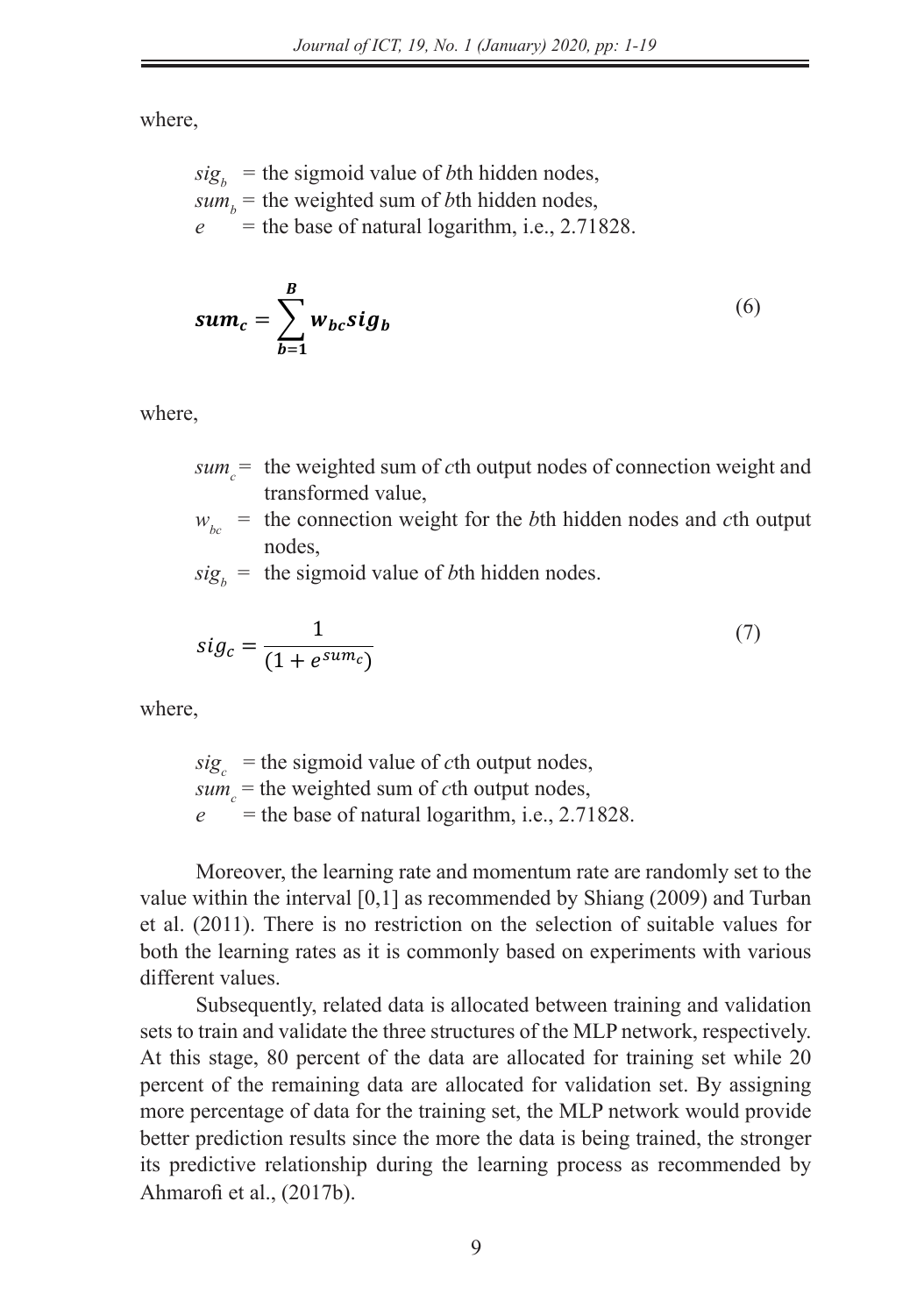by Ahmarofi et al., (2017).

Consequently, the learning process is run through BP learning algorithm within the MLP network to predict cycle time. The best predicted cycle time in producing the new audio speaker is obtained based on the smallest square error. The square error is calculated based on Equation 8:  $\frac{1}{\sqrt{2}}$  consequently, the learning process is run through BP learning algorithm

$$
E_o = \frac{1}{2} ([sig_c]_o - output_{transformed})^2 \quad o = 1, 2, \dots O,
$$
 (8)

where,

$$
E_c
$$
 = the square error of *o*th iteration,  
\n
$$
sig_c
$$
 = the sigmoid value of *c*th output node i.e. the MLP  
\nnetwork output value,  
\n
$$
output_{transformed}
$$
 = the transformed value of *output* i.e. desired output value.

Consequently, the development of the MLP networks, i.e., 3-1-1, 3-2-1 and 3-3-1, with the established BP

Consequently, the development of the MLP networks, i.e., 3-1-1, 3-2-1 and 3-3-1, with the established BP learning algorithm are presented in the following: Figure 3, Figure 4 and Figure 5, respectively, by varying the number of hidden nodes based on Equation 3 to explore the best MLP network in predicting cycle time.

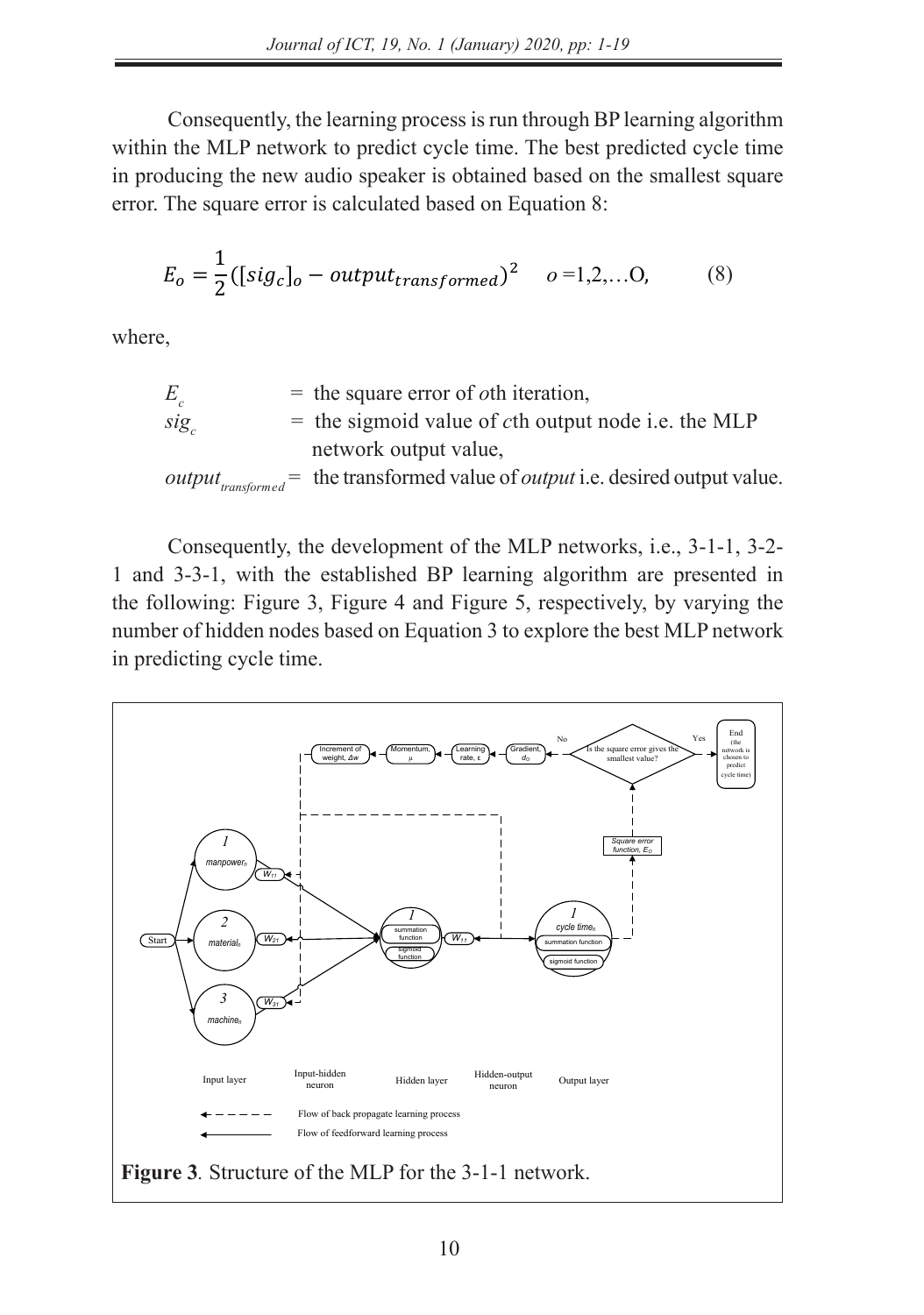Flow of feedforward learning process



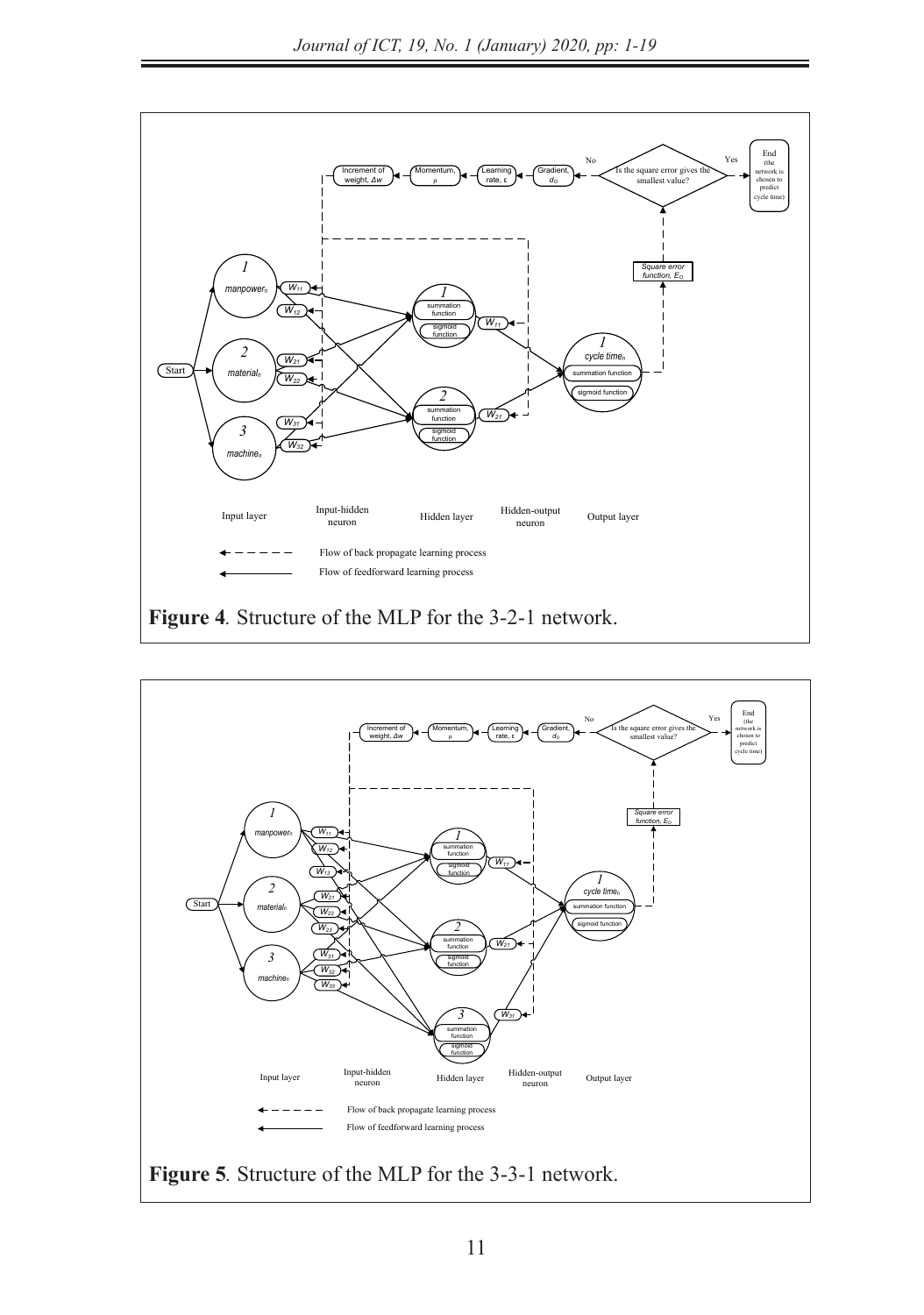*Figure 5.* Structure of the MLP for the 3-3-1 network.

As a result, the equation of the predicted cycle time is expressed in Equation 9:

$$
y_{predict} = \sum_{a=1}^{A} [w_{ab}]_o input_{transformed}
$$
  
+ 
$$
\sum_{b=1}^{B} [w_{bc}]_o sig_b
$$
 (9)

where, [] = the final connection weight for *a*th input node and *b*th hidden node of *o*th iteration,

| $y$ <sub>predict</sub>      | $=$ the predicted output value,                                             |
|-----------------------------|-----------------------------------------------------------------------------|
| $\left[w_{ab}\right]_o$     | $=$ the final connection weight for <i>a</i> th input node and <i>b</i> th  |
|                             | hidden node of <i>oth</i> iteration,                                        |
| input <sub>transforme</sub> | $=$ the transformed value of <i>input</i> ,                                 |
| $\left[w_{bc}\right]_o$     | $=$ the final connection weight for <i>b</i> th hidden node and <i>c</i> th |
|                             | output node of <i>oth</i> iteration,                                        |
| sig <sub>r</sub>            | $=$ the sigmoid function value of <i>bth</i> hidden node.                   |
|                             |                                                                             |

#### **RESULTS AND DISCUSSION** BESIDES, THE ESTABLISHED BESIDES IN PLACED BE LESS IMPLEMENTED TO INVESTIGATE THE THREE DIFFERENCE THREE DIFFERENCES

Three sets of experiments were conducted for the developed MLP networks, i.e., 3-1-1, 3-2-1, and 3-3-1. Besides, the established BP learning algorithm was implemented to investigate the three different MLP networks on their error values in terms of square error function,  $E_{\rho}$ , i.e., between the output value of the network and the desired output of cycle time. The value for connection weights between *a*th input nodes and *b*th hidden nodes,  $w_{ab}$ , and *bth* hidden nodes to *c*th output nodes,  $w_{bc}$ , were set to random values since the initial value of connection weights have no restriction in a learning process. Therefore, 0.1, 0.3, 0.5, 0.7, 0.9, 1 and 1.5 were randomly selected as the values of connection weights, i.e.,  $w_{ab}$  and  $w_{bc}$  in this research.

In addition, the value of learning rate,  $\varepsilon$ , and momentum rate,  $\mu$ , were set within the range of 0.1 to 1.0 during the learning process since both parameters were commonly based on iterative experiments and no heuristic method had been claimed as the best one. Thus, the value of *ε* and *µ* were set to 0.2 and 0.5, respectively, for all experiments. Furthermore, the data from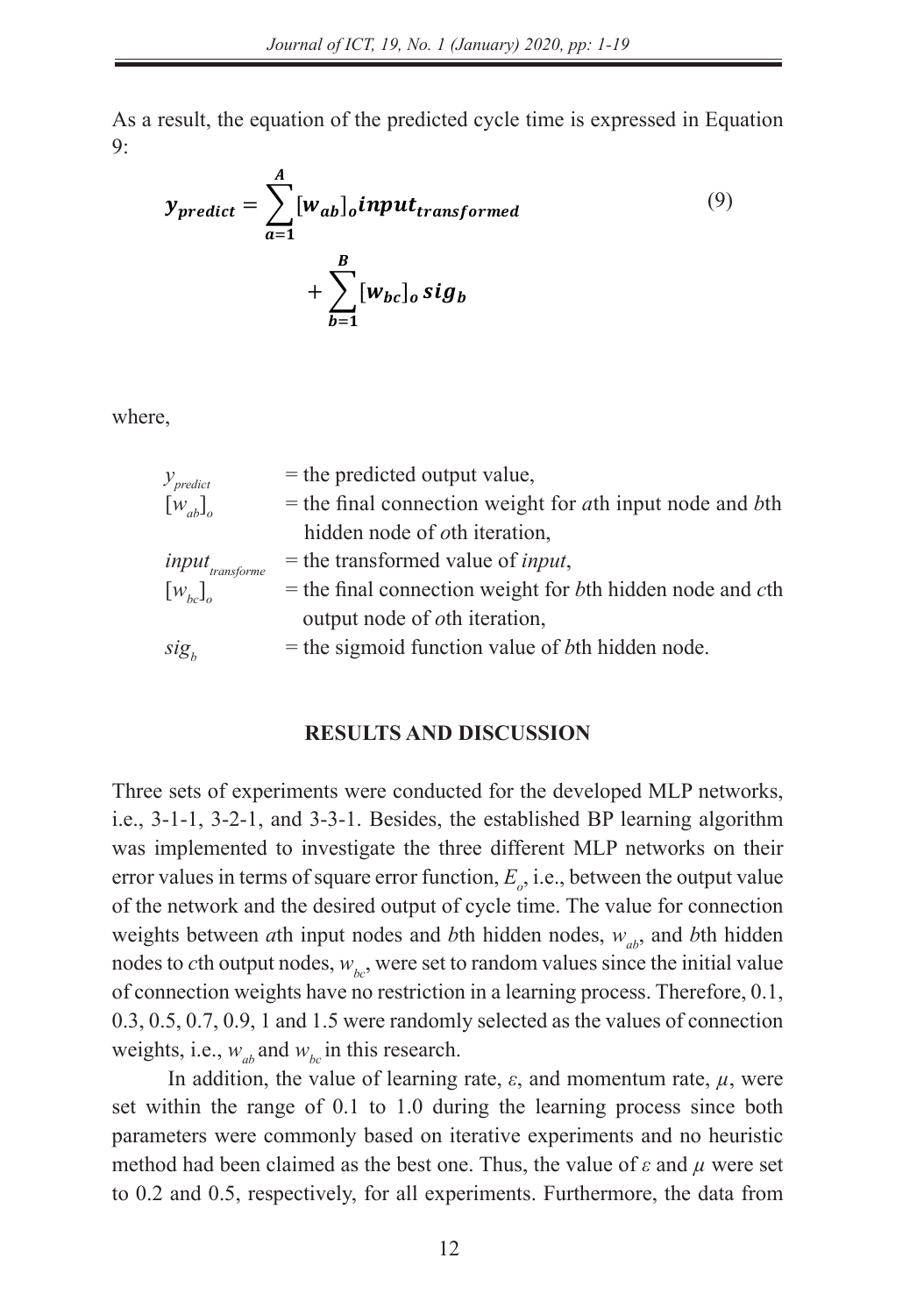production lot  $n = 1$  until  $n = 100$  was separated into 80 % (80 production lots) and 20 % (20 production lots) between the training set, *train*, and validation set, *valid*, for each of the MLP network based on the work by Ahmarofi et al. (2017b) as the paper successfully predicted the completion time of producing a new audio product. The more the data was assigned for training processes, the stronger its predictive link as recommended by Turban et al. (2011) and Jamil and Shaharanee (2015). Finally, the iteration of learning process, *o*, for each of the developed MLP network was terminated once the result of square error,  $E_{\rho}$ , provided the smallest error value.

The values of final  $E_{\rho}$  for the first experiment of the 3-1-1 network are presented in Table 1 as follows:

Table 1

| The $E_{\rho}$ of the 3-1-1 Network |  |
|-------------------------------------|--|
|-------------------------------------|--|

| <b>MLP</b><br>network  |          | weight             | rate | <b>Connection Learning Momentum</b><br>rate | of data from<br>production<br>lot number |       | Separation Iteration Square | error          |
|------------------------|----------|--------------------|------|---------------------------------------------|------------------------------------------|-------|-----------------------------|----------------|
| $a-b-c$                | $W_{ab}$ | $\mathcal{W}_{bc}$ | ε    | $\mu$                                       | train                                    | valid | $\overline{O}$              | E.<br>$\Omega$ |
|                        | 0.1      | 0.1                |      |                                             |                                          |       | 58                          | 0.0164         |
|                        | 0.3      | 0.3                |      |                                             |                                          |       | 60                          | 0.0373         |
|                        | 0.5      | 0.5                |      |                                             |                                          |       | 61                          | 0.0671         |
| $3 - 1 - 1$<br>network | 0.7      | 0.7                | 0.2  | 0.5                                         | 80%                                      | 20%   | 59                          | 0.0934         |
|                        | 0.9      | 0.9                |      |                                             |                                          |       | 63                          | 0.1898         |
|                        | 1        | 1                  |      |                                             |                                          |       | 67                          | 0.0676         |
|                        | 1.5      | 1.5                |      |                                             |                                          |       | 74                          | 0.0786         |

From Table 1, the smallest  $E_{\rho}$  for the 3-1-1 MLP network is 0.0164 during the 58<sup>th</sup> iteration of the learning process which is obtained through the input-hidden node connection weight,  $w_{ab} = 0.1$  and the hidden-output node connection weight,  $w_{bc} = 0.1$ .

The values of final  $E_{\rho}$  for the second experiment of the 3-2-1 network are presented in Table 2 as follows: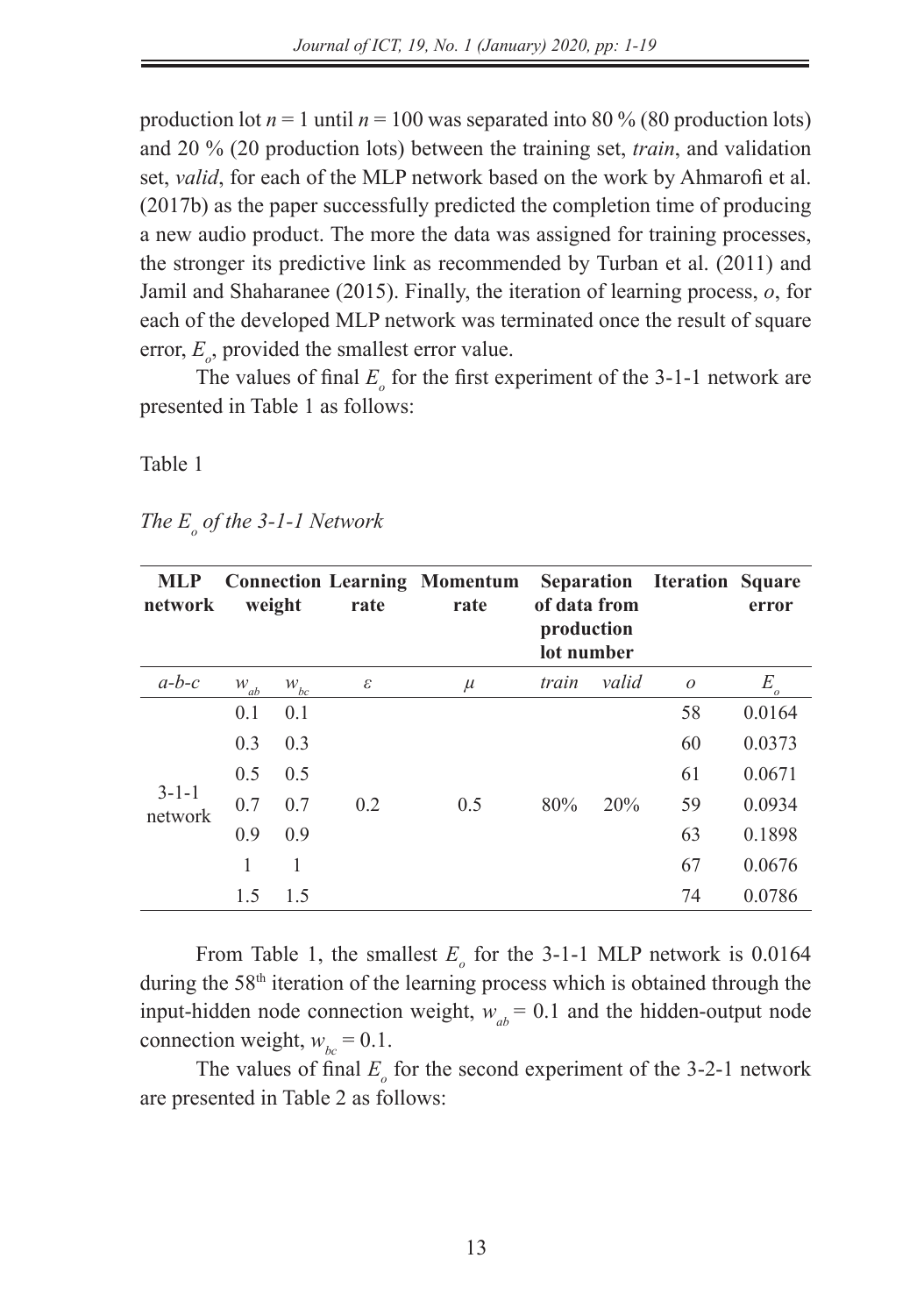#### Table 2

*The*  $E_o$  *of the 3-2-1 Network* 

| <b>MLP</b><br>network  |          | weight   | rate                       | <b>Connection Learning Momentum</b><br>rate |       | of data from<br>production<br>lot number | <b>Separation Iteration</b> | <b>Square</b><br>error     |
|------------------------|----------|----------|----------------------------|---------------------------------------------|-------|------------------------------------------|-----------------------------|----------------------------|
| $a-b-c$                | $W_{ab}$ | $W_{bc}$ | $\boldsymbol{\varepsilon}$ | $\mu$                                       | train | valid                                    | $\overline{O}$              | $E_{\scriptscriptstyle o}$ |
|                        | 0.1      | 0.1      |                            |                                             |       |                                          | 65                          | 0.0367                     |
|                        | 0.3      | 0.3      |                            |                                             |       |                                          | 65                          | 0.0354                     |
|                        | 0.5      | 0.5      |                            |                                             |       |                                          | 66                          | 0.0589                     |
| $3 - 2 - 1$<br>network | 0.7      | 0.7      | 0.2                        | 0.5                                         | 80%   | 20%                                      | 78                          | 0.0743                     |
|                        | 0.9      | 0.9      |                            |                                             |       |                                          | 56                          | 0.0945                     |
|                        |          |          |                            |                                             |       |                                          | 45                          | 0.0234                     |
|                        | 1.5      | 1.5      |                            |                                             |       |                                          | 78                          | 0.0156                     |

Based on the results in Table 2, the smallest  $Er<sub>o</sub>$  for the 3-2-1 MLP network is 0.0156 during the 78<sup>th</sup> iteration of the learning process as obtained with  $w_{ab} = 1.5$  and  $w_{bc} = 1.5$ .

The values of the final  $E_{\rho}$  for the third experiment of the 3-3-1 MLP network are presented in Table 3 as follows:

Table 3

*The*  $E_{o}$  *of the 3-3-1 Network* 

| <b>MLP</b><br>network |          | weight   | rate | <b>Connection Learning Momentum</b><br>rate |       | of data from<br>production<br>lot number | <b>Separation</b> Iteration | <b>Square</b><br>error |
|-----------------------|----------|----------|------|---------------------------------------------|-------|------------------------------------------|-----------------------------|------------------------|
| $a-b-c$               | $W_{ab}$ | $W_{bc}$ | ε    | $\mu$                                       | train | valid                                    | $\overline{O}$              | E                      |
|                       | 0.1      | 0.1      |      |                                             |       |                                          | 49                          | 0.0290                 |
|                       | 0.3      | 0.3      |      |                                             |       |                                          | 58                          | 0.0458                 |
| $3 - 3 - 1$           | 0.5      | 0.5      |      |                                             |       |                                          | 66                          | 0.0786                 |
| network               | 0.7      | 0.7      | 0.2  | 0.5                                         | 80%   | 20%                                      | 74                          | 0.0456                 |
|                       | 0.9      | 0.9      |      |                                             |       |                                          | 50                          | 0.0234                 |
|                       |          |          |      |                                             |       |                                          | 48                          | 0.0453                 |
|                       | 1.5      | 1.5      |      |                                             |       |                                          | 84                          | 0.0734                 |

From Table 3, the smallest  $E_{\rho}$  for the 3-3-1 MLP network is 0.0234 during the 50<sup>th</sup> iteration of the learning process which resulted from  $w_{ab} = 0.9$ and  $w_{bc} = 0.9$ .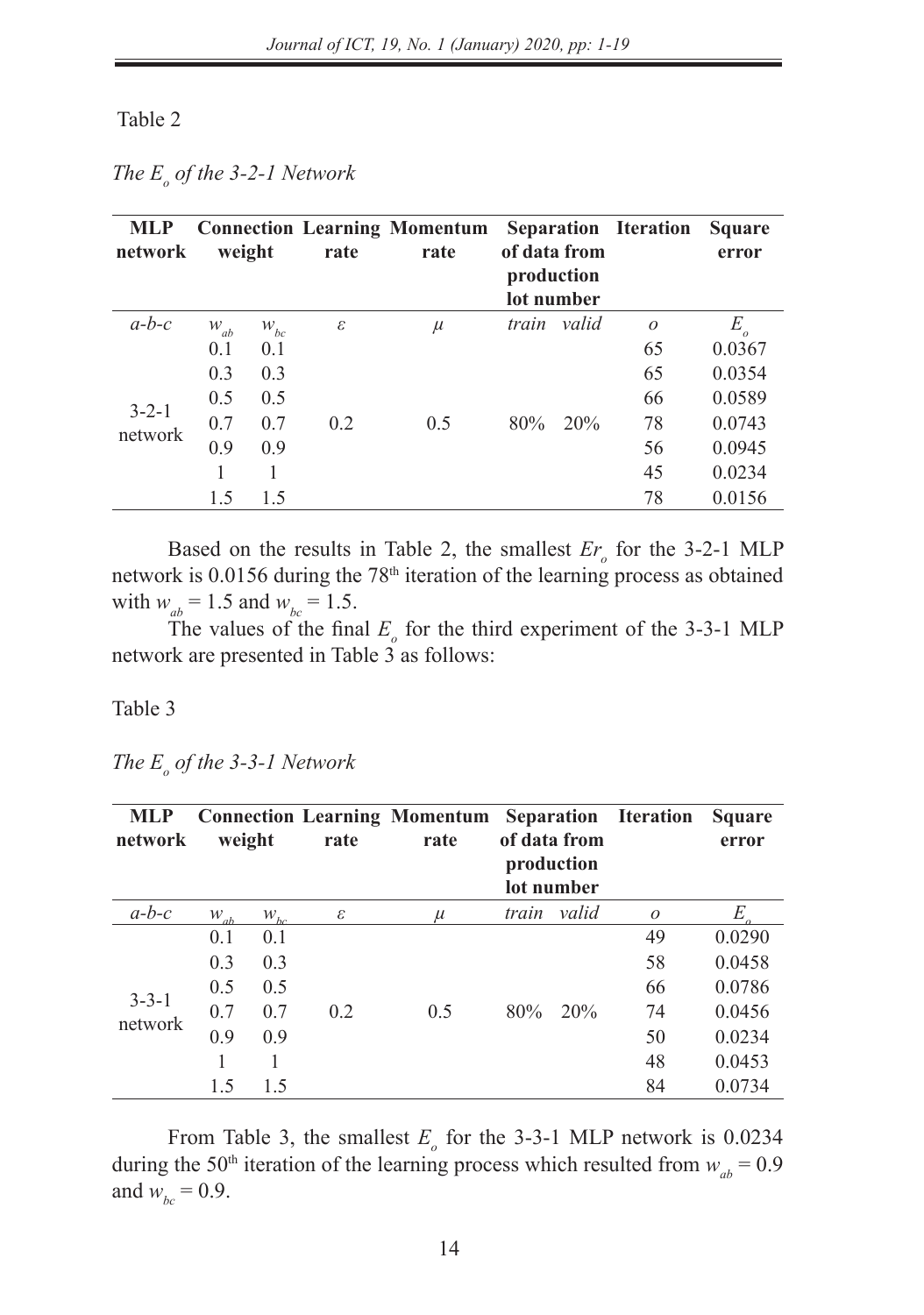learning process which resulted from *wab* = 0.9 and *wbc* = 0.9.

Based on the results in Table 1, Table 2 and Table 3, the smallest value of  $E_o$  is 0.0156 which is obtained from the 3-2-1 network with  $w_{ij} = 100$ ,  $w_{jk}$  $= 100$  during the iteration,  $o = 78$  as described in Table 2. Thus, the 3-2-1 network is the best MLP network based on the smallest  $E_{\rho}$  value, i.e., 0.0156 for predicting cycle time compared to the 3-1-1 and 3-3-1 networks. from the 3-2-1 network with *wij* = 100, *wjk* = 100 during the iteration, *o* = 78 as described in Table 2. Thus, the 3-2-1 network is the best MLP network based on the smallest *Eo* value, i.e., 0.0156 for

Therefore, the  $3-2-1$  MLP network is selected for predicting the cycle time of the new audio product on  $\frac{1}{\sqrt{2}}$ time of the new audio product on the semiautomatic production line. Thus, the equation of predicted cycle time during the 121<sup>st</sup> production lot based on Equation (9) with the respective final connection weights during the  $78<sup>th</sup>$ iteration is expressed as follows: predicting cycle time compared to the 3-1-1 and 3-3-1 networks.

 $y_{predicted}$  =  $[0.161]_{78}$ input<sub>manpower</sup>121</sub> +  $[0.654]_{78}$ input<sub>material121</sub> +  $+~[0.246]_{78}$ input $_{machine_{121}}$  +  $[0.201]_{78}$ si $g_1$  +  $[0.0146]_{78}$ si $g_2$  $\mathbb{R}^2$  =  $\mathbb{R}^3$  ,  $\mathbb{R}^3$  =  $\mathbb{R}^4$  muterial  $\mathbb{R}^3$ 

Since the company would like to predict the cycle time of a new audio product for the next production lot,  $n = 121$  with available number of manpower, manpower<sub>121</sub> = 30 persons, waiting time of material, material,  $\frac{1}{2}$ 1 hour and machine breakdown rate, *machine*<sub>121</sub> = 0.0013, the best predicted cycle time of the new audio product,  $cycle_{121}$  is 5 seconds based on Equation by the time of the new additional product, cycle  $_{121}$  is 3 seconds based on Equation (9). Therefore, the best predicted cycle time for the new audio product during the 121<sup>st</sup> production lot, , based on the transformed input values for the corresponding *manpower*<sub>121,</sub> material<sub>121</sub> and *machine*<sub>121</sub>, are presented in Table 4 as follows:

Table 4 *The best predicted cycle time with respective input parameters for production lot, n = 121*

From Table 3, the smallest *Eo* for the 3-3-1 MLP network is 0.0234 during the 50th iteration of the

*The best predicted cycle time with respective input parameters for production*  $\alpha$ *lot, n = 121 s* for *producti* **Transformed input value Transformed** rst predicted cyc **The best predicted**  *ce with respective input paramet* 

| Input<br>variable | Original<br>input<br><i>parameter</i> | <b>Transformed input</b><br>value                 | <b>Transformed</b><br>output value for<br>predicted cycle<br>time based on<br><b>Equation (2)</b> | The best<br>predicted<br>cycle time in<br>original output<br>parameter |
|-------------------|---------------------------------------|---------------------------------------------------|---------------------------------------------------------------------------------------------------|------------------------------------------------------------------------|
|                   |                                       |                                                   | $y$ <sub>predicted</sub>                                                                          | $cycle_{121}$                                                          |
|                   |                                       | $mampower_{121}$ 30 persons $input_{mampower121}$ |                                                                                                   | 5 seconds                                                              |
| $material_{121}$  | l hour                                | $input_{material 121}$ 0.333                      |                                                                                                   |                                                                        |
| $machine_{121}$   | 0.0013                                | $\theta$<br>$input_{machine121}$                  |                                                                                                   |                                                                        |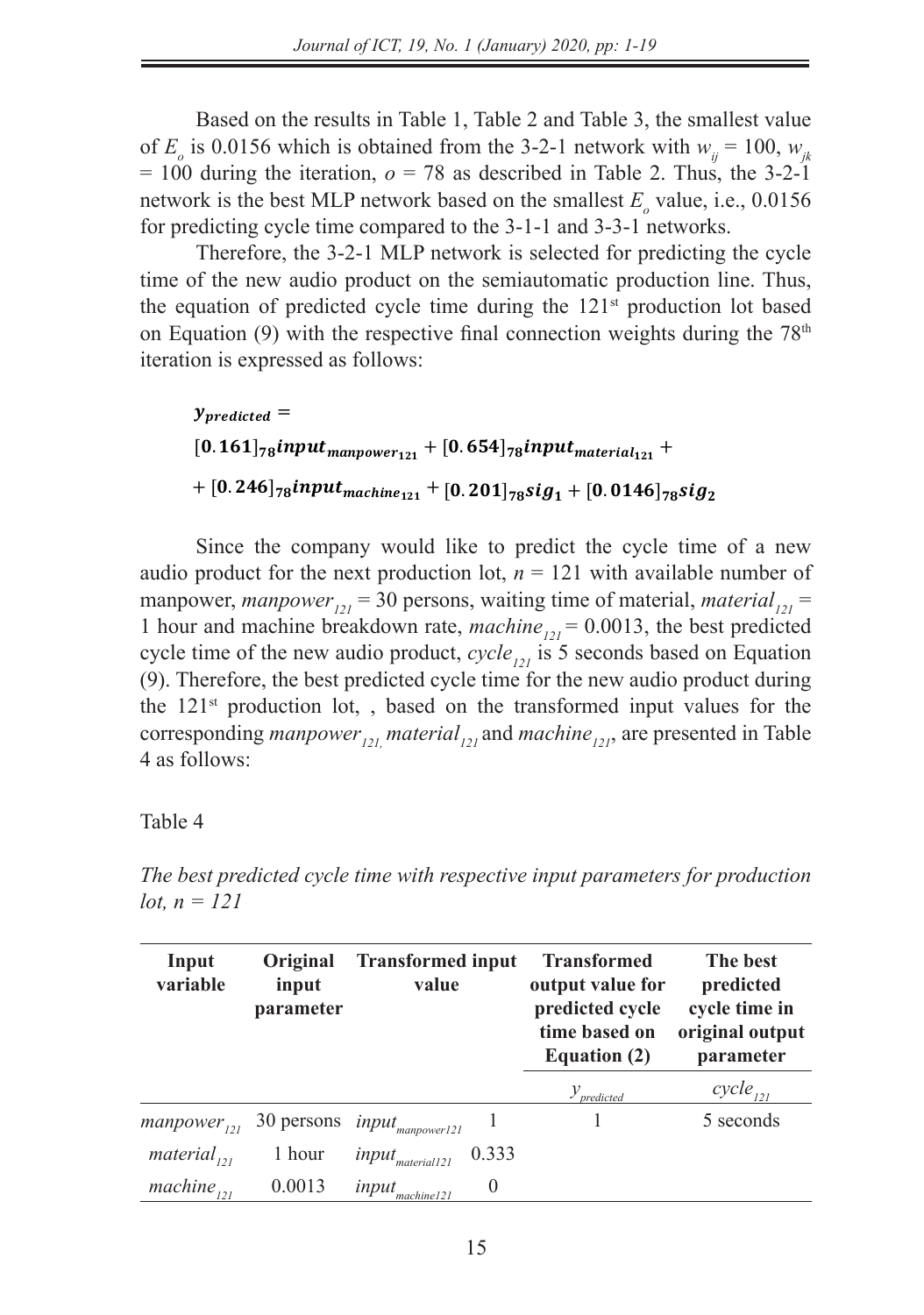### **CONCLUSION AND FUTURE WORK**

The aim of this study was to find the best MLP network by varying the number of hidden nodes. Based on previous studies, it has been found that there is no rule of thumb in determining the number of hidden nodes. However, the best MLP structure was determined through variations in the number of hidden nodes as suggested by Turban et al. (2011) as it was more practical for small datasets as was considered in this research. Hence, three MLP networks were established with different numbers of hidden nodes, i.e., 3-1-1, 3-2-1, 3-3-1 and subsequently experimented through a developed BP learning algorithm. The 3-2-1 network was found to be the best network based on the smallest value of square error, i.e., 0.0156 with a connection weight of 100 during the 78th iteration. The 3-2-1 as the best MLP network is aligned with the suggestion by Turban et al. (2011). Therefore, the 3-2-1 network was selected with a cycle time of 5 seconds for producing a new audio product. For future work, the number of hidden nodes for the MLP structure could be determined by integrating ANN with other artificial intelligence (AI) methods such as Evolutionary Algorithm and Ant Colony Algorithm instead of at random since AI is currently gaining much attention from researchers.

### **ACKNOWLEDGEMENT**

This work was supported by MyBrain15 (MyPhD) postgraduate scholarship programme, Ministry of Education, Malaysia.

### **REFERENCES**

- Ahmarofi, A. A., Abidin, N. Z., & Ramli, R. (2017a). Effect of manpower factor on semiautomatic production line completion time: A system dynamics approach. *Journal of Mechanical Engineering and Sciences, 11*(2), 2567–2580.
- Ahmarofi, A. A., Ramli, R., & Zainal Abidin, N. (2017b). Predicting completion time for production line in a supply chain system through artificial neural networks. *International Journal of Supply Chain Management*, *6*(3), 82–90.
- Al Nuaimi, Z. N. A. M., & Abdullah, R. (2017). Neural network training using hybrid particle-move artificial bee colony algorithm for pattern classification. *Journal of Information & Communication Technology*, *16*(2), 314–334.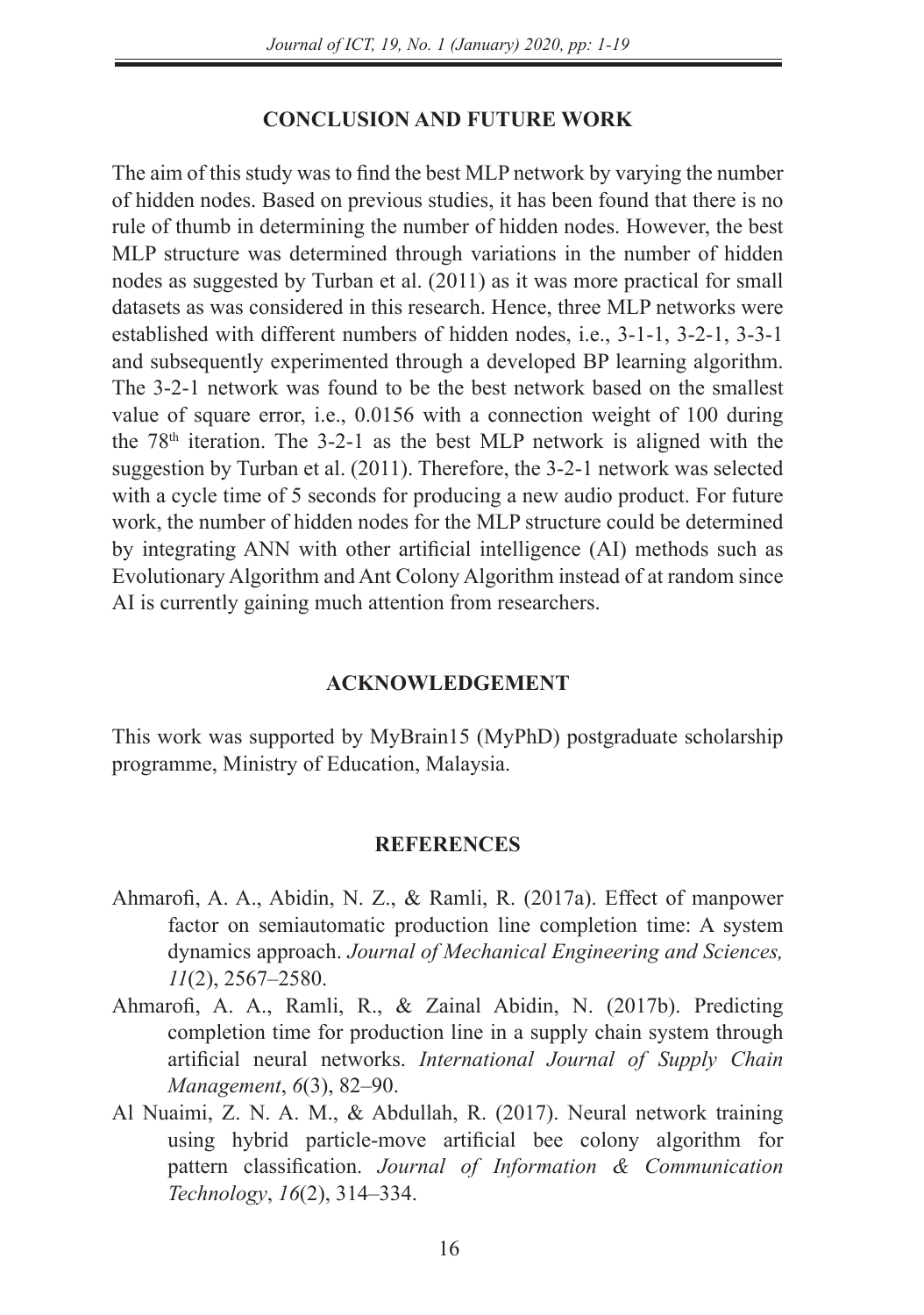- Azadeh, A., Kosar, D., Shoushtari, M. S., & Ebrahim, T. (2014). An integrated artificial neural network and system dynamics approach in support of the viable system model to enhance industrial intelligence: The case of a large broiler industry. *Systems Research and Behavioral Science, 31*(2), 236–257.
- Carbonneau, R., Vahidov, R., & Laframboise, K. (2007). Machine learningbased demand forecasting in supply chains. *International Journal of Intelligent Information Technologies, 3*(4), 40–57.
- Chien, C. F., Wang W. C., & Cheng, J. C. (2007). Data mining for yield enhancement in semiconductor manufacturing and an empirical study. *Expert Systems with Applications, 33*, 192–198.
- Dzakiyullah, R. N. R. (2015). *Production quantity estimation using improved artificial neural networks* (Unpublished dissertation). Universiti Teknikal Malaysia, Melaka.
- Esfe, M. H., Afrand, M., Wongwises, S., Naderi, A., Asadi, A., Rostami, S., & Akbari, M. (2015). Applications of feedforward multilayer perceptron artificial neural networks and empirical correlation for prediction of thermal conductivity of Mg (OH) 2–EG using experimental data. *International Communications in Heat and Mass Transfer*, *67*,  $46 - 50$
- Feng, G., Huang, G. B., Lin, Q., & Gay, R. (2009). Error minimized extreme learning machine with growth of hidden nodes and incremental learning. *IEEE Transactions on Neural Networks*, *20*(8), 1352–1357.
- Haykin, S. (2009). *Neural Networks and Learning Machines*. New Jersey: Prentice Hall.
- Huang, G. B., Chen, L., & Siew, C. K. (2006). Universal approximation using incremental constructive feedforward networks with random hidden nodes. *IEEE Trans. Neural Networks*, *17*(4), 879–892.
- Ibrahim, A. O., Shamsuddin, S. M., & Qasem, S. N. (2015). Hybrid NSGA-II optimization for improving the three-term bp network for multiclass classification problems. *Journal of Information & Communication Technology*, *14*.
- Jamil, J. M., & Shaharanee, I. N. M. (2015). *A Quick Guide for Data Mining: Predictive and Descriptive Modeling.* Sintok: UUM Press.
- Karam, S., Centobelli, P., Doriana, M., Addona, D., & Teti, R. (2016). Online prediction of cutting tool life in turning via cognitive decision making. *Procedia CIRP, 41*, 927–932.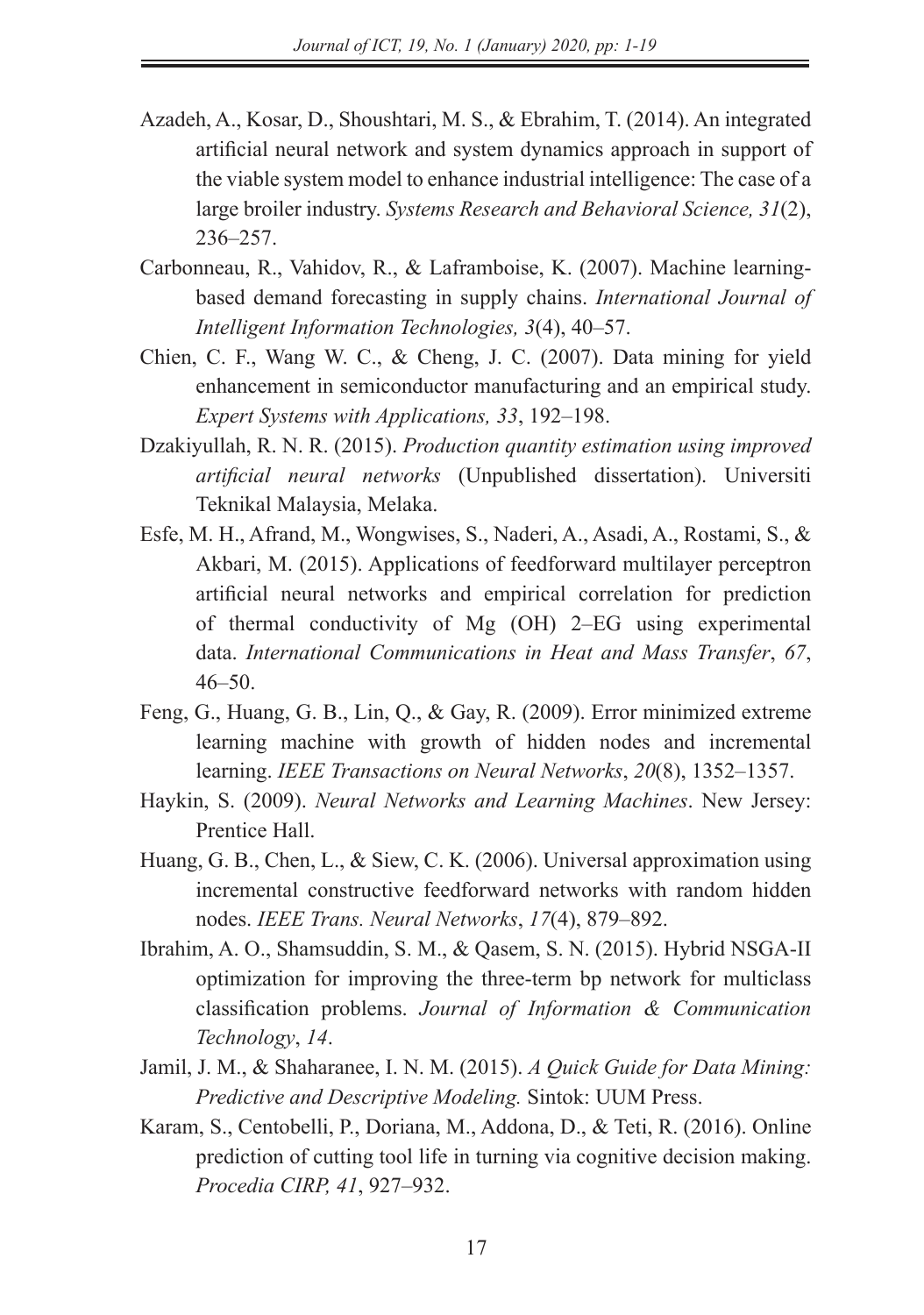- Kumar, S. (2013). *Neural Networks: A Classroom Approach*. New Delhi: McGraw Hill.
- Lekamalage, C. K. L., Song, K., Huang, G. B., Cui, D., & Liang, K. (2017). Multilayer multi objective extreme learning machine. In *Image Processing IEEE International Conference*, 1297–1301.
- Leung, F. H. F., Lam, H. K., Ling, S. H., & Tam, P. K. S. (2003). Tuning of the structure and parameters of a neural network using an improved genetic algorithm. *IEEE Transactions on Neural networks*, *14*(1), 79–88.
- Mehrjerdi, Y. Z., & Aliheidary, T. (2014). System dynamics and artificial neural networks integration: A tool to evaluate the level of job satisfaction in services. *International Journal of Industrial Engineering and Production Research*, *25*(1), 13–26.
- Poonia, A. K., Soni, A. B., & Khanam, S. (2016). Optimization of operating parameters for sponge iron production process using neural network. *International Journal of ChemTech Research, 9*(2), 20–34.
- Priambodo, B., & Ahmad, A. (2018). Traffic flow prediction model on neighbouring roads using neural networks and multiple regression. *Journal of Information & Communication Technology*, *17*(4), 513–535.
- Samarasinghe, S. (2016). *Neural Networks for Applied Sciences and Engineering: From Fundamentals to Complex Pattern Recognition*. New York: Auerbach Publication.
- Schäfer, R., Chankov, S., & Bendul, J. (2016). What is really "on-time"? A comparison of due date performance indicators in production. *Procedia CIRP*, *2*, 124–129.
- Seth, D., Seth, N., & Dhariwal, P. (2017). Application of value stream mapping (VSM) for lean and cycle time reduction in complex production environments: A case study. *Production Planning & Control*, *28*(5), 398–419.
- Shiang, T. S. (2009). *Predicting employment condition of TARC's ICT graduates using backpropagation neural network* (Unpublished dissertation). Universiti Utara Malaysia, Kedah.
- Turban, E., Sharda, R., & Delen, D. (2011). *Decision Support and Business Intellligence System.* New Jersey: Pearson Education Inc.
- Vrabel, M., Mankova, I., & Beno, J. (2016). Monitoring and control of manufacturing process to assist the surface workpiece when drilling*. Procedia CIRP, 41*, 735–739.
- Wanas, N., Auda, G., Kamel, M. S., & Karray, F. A. K. F. (1998). On the optimal number of hidden nodes in a neural network. In *Electrical and Computer Engineering IEEE Canadian Conference, 2*, 918–921.